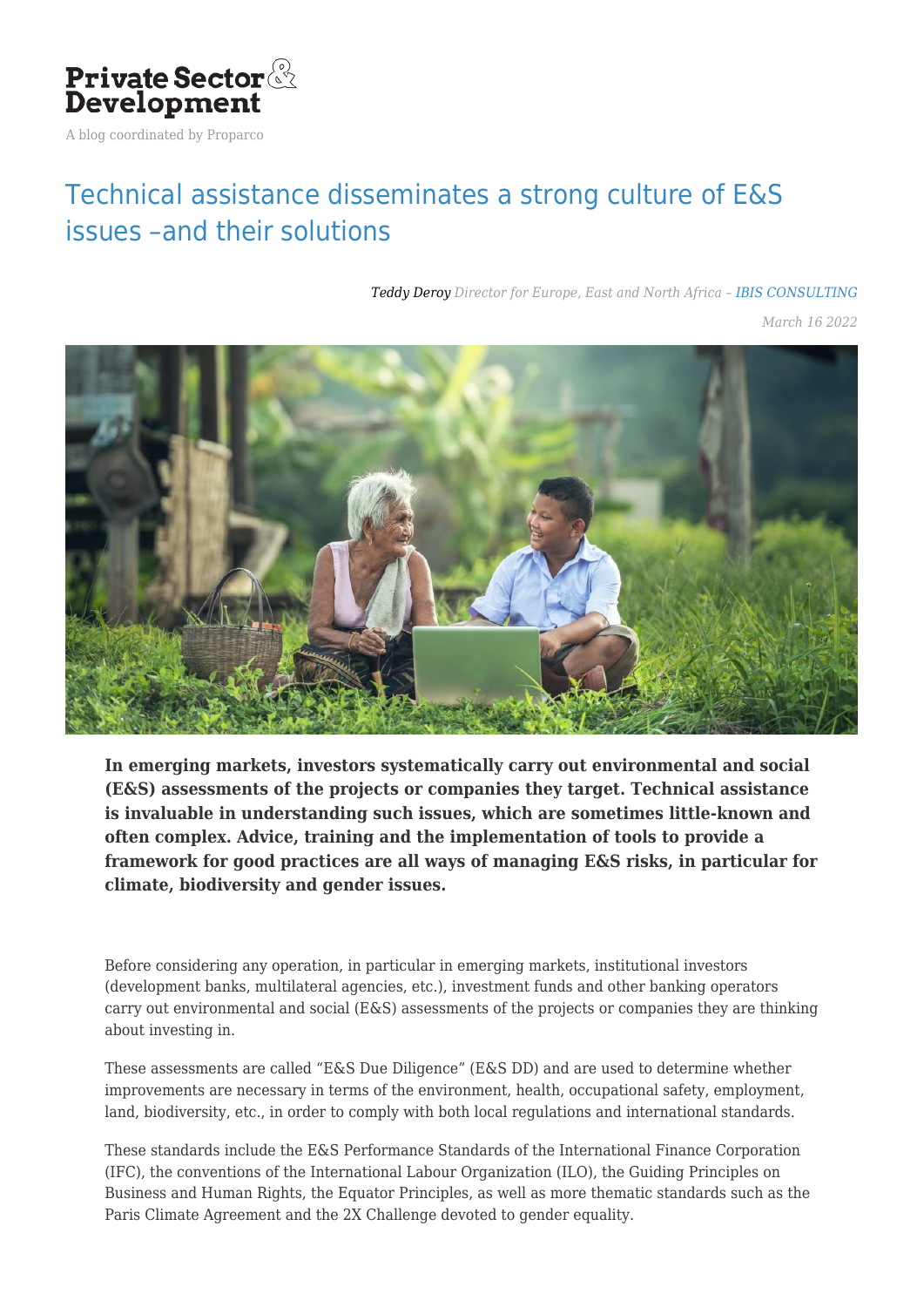On the operational side, E&S DD makes it possible to establish a contractual Environmental and Social Action Plan (ESAP) which aims to correct any deviations from these standards.

While these assessments are very useful, they are nevertheless limited to a rapid audit of companies as they focus on the main risks. This means that E&S DD does not propose a pedagogical component to clients concerning E&S standards, or assistance for the implementation of an ESAP. So this is where technical assistance (TA) becomes essential.

## **PEDAGOGICAL APPROACH AND OPERATIONAL TOOLS**

TA mobilizes E&S experts to assist companies at a particularly attractive cost. Consultants can give extensive training on E&S issues and how to manage them: training in IFC's E&S standards, training in conducting E&S audits, awareness-raising on gender and climate change issues, etc. This pedagogical approach concerns both the staff responsible for E&S issues and the management. Furthermore, investing in these women and men who control operations is probably the greatest E&S transformation which TA contributes to.

The development of an E&S management system (ESMS) to structure the good practices of a client is one of the other strong points of technical assistance. In practical terms, an ESMS is a set of E&S policies and procedures that provide a framework for the analyses of the risks, resources and skills, monitoring, and the management of incidents and complaints. It also makes it possible to manage certain operational aspects such as energy consumption, staff management and road safety.

In emerging markets where the culture of documented procedures is not fully established, it is essential for these ESMS to be combined with toolkits comprising registers, questionnaires and illustrated dashboards.

When the situation so requires, the technical assistance can also provide additional expertise. Consequently, for complex E&S issues where in-depth training or procedures would not be sufficient, experts specialized in these issues can be mobilized. For example, they will help negotiate agreements with indigenous peoples on the preservation of their sacred sites, help find waste disposal solutions in remote areas or prepare a mangrove restoration program.

At this time of pandemic, many development banks have deployed emergency TA on Covid-19 (advice on worker health protection, reducing redundancy plans, etc.).

## **REMOVING ALL THE ADMINISTRATIVE BARRIERS**

While TA helps companies implement operational tools and gain a better understanding of the E&S risks they face, it should be noted that this assistance under no circumstances replaces their own obligation to comply with regulatory requirements (obtain an environmental permit, for example).

In view of the large number of TA mobilization mechanisms proposed by the various investors and the relative slowness of administrative procedures to obtain it, TA may prove to be a tool that is not well understood by the companies that could benefit from it.

Removing these barriers in order to facilitate recourse to TA is therefore the first line of development for this type of program. Promoters want to participate more in them in order to ensure more responsible development of the private sector in emerging markets, in particular for climate, biodiversity and gender issues which are still not sufficiently supported.